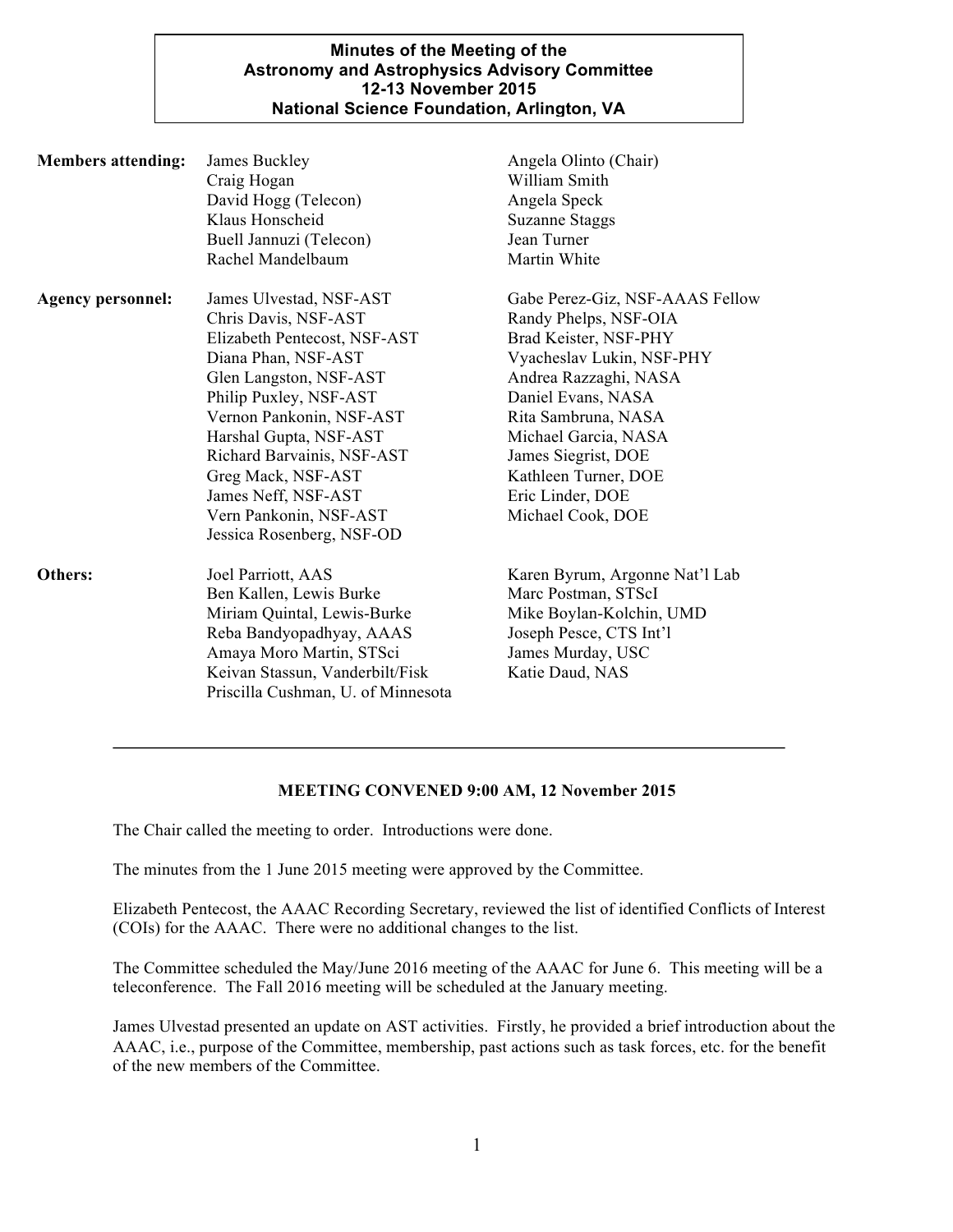Ulvestad provided some science highlights. Construction of ALMA was officially completed in March 2015, with a total construction costs of \$1.4B. ALMA is providing exciting results. ALMA has imaged the "Antennae" galaxies, which contains an intense source of millimeter radiation. The massive, dense, star-free cloud may be the first known example of a globular star cluster about to be born. The Gemini Planet Imager (GPI) has directly imaged and characterized the most solar system-like gas giant planet yet observed beyond our own sun's system. The Daniel K. Inouye Solar Telescope (DKIST) is being constructed on Maui with a total construction budget of \$344M; it is scheduled for completion in 2019. The South Pole Telescope and BICEP3/Keck Array are two telescopes being operated in Antarctica to study the cosmic microwave background (CMB).

AST is in the Directorate for Mathematical and Physical Sciences, which has a ~\$1.3B budget. AST is the lead organization for federally funded, ground based astronomy and astrophysics. Annual budgets this decade have ranged from \$232M to \$246M. Related research is supported in the Physics Division and the Directorate for Geosciences. AST has a staff of about 20 astronomers and 7 administrative support staff. Most of the scientists are permanent federal employees while a few are rotators. Roughly 60% of the AST budget is spent on operations of major national facilities, while the remaining 40% is spent on mid-scale projects and small individual investigator grants.

The President's Budget Request (PBR) for NSF in FY2016 is \$7.7B, a 5.2% increase. Congressional action on discretionary budget levels relieves sequester caps for FY2016 and FY2017. The PBR for AST in FY2016 is \$246.5M, a \$2.4M increase over FY2015 and essentially equal to the AST budget in FY2010. There is also \$120M in the Major Research and Equipment Facilities Construction (MREFC) line for DKIST and LSST. Appropriation bills are still needed.

NSF/AST and the NASA Astrophysics Division are discussing coordination issues for the research grants program. What information can and should be shared to facilitate reviews and reduce duplication of effort? Both agencies are discussing possible boundaries that will need to be set to implement any coordination activities.

With regards to the Decadal Survey, AST has successfully started the two highest priority large scale ground-based projects from *New Worlds, New Horizons*, LSST and the Mid-Scale Innovations Program (MSIP). Budget realities have prevented realization of most of the other recommendations that require additional funding. AST's response to *NWNH* was provided in a Dear Colleague letter released in March 2015. It includes the status of all major, actionable recommendations.

The Portfolio Review report recommended significant facility divestment to enable support of *NWNH* priorities. Process toward divestment has been slower than anticipated. NSF (through a contractor) is currently concluding engineering studies and baseline environmental surveys for a number of telescopes and observatories recommended for divestment. Results of these studies will inform more detailed assessments. Most divestments are not clean 100% divestments, but are evolutionary changes to new partnership arrangements. To date, most capabilities have remained available for science in some form.

NSF and DOE interagency activities include LSST, the Dark Energy Survey, the Dark Energy Spectroscopic Instrument, and collaborations with the Physics Division on the Large Hadron Collider, dark matter, Veritas, and HAWC. NSF and NASA interagency activities include the Exoplanet Observational Research Program (NN-EXPLORE), the Theoretical and Computational Astrophysics Network (TCAN), and the Planetary Radar on the Arecibo telescope.

James Buckley commented that the old projections for the shrinking budget wedge discussed in previous meetings looked bleaker than what AST has actually achieved; the 2015 budget for the individual research grants looks better and AST seems to be holding "its ground" better; Ulvestad agreed with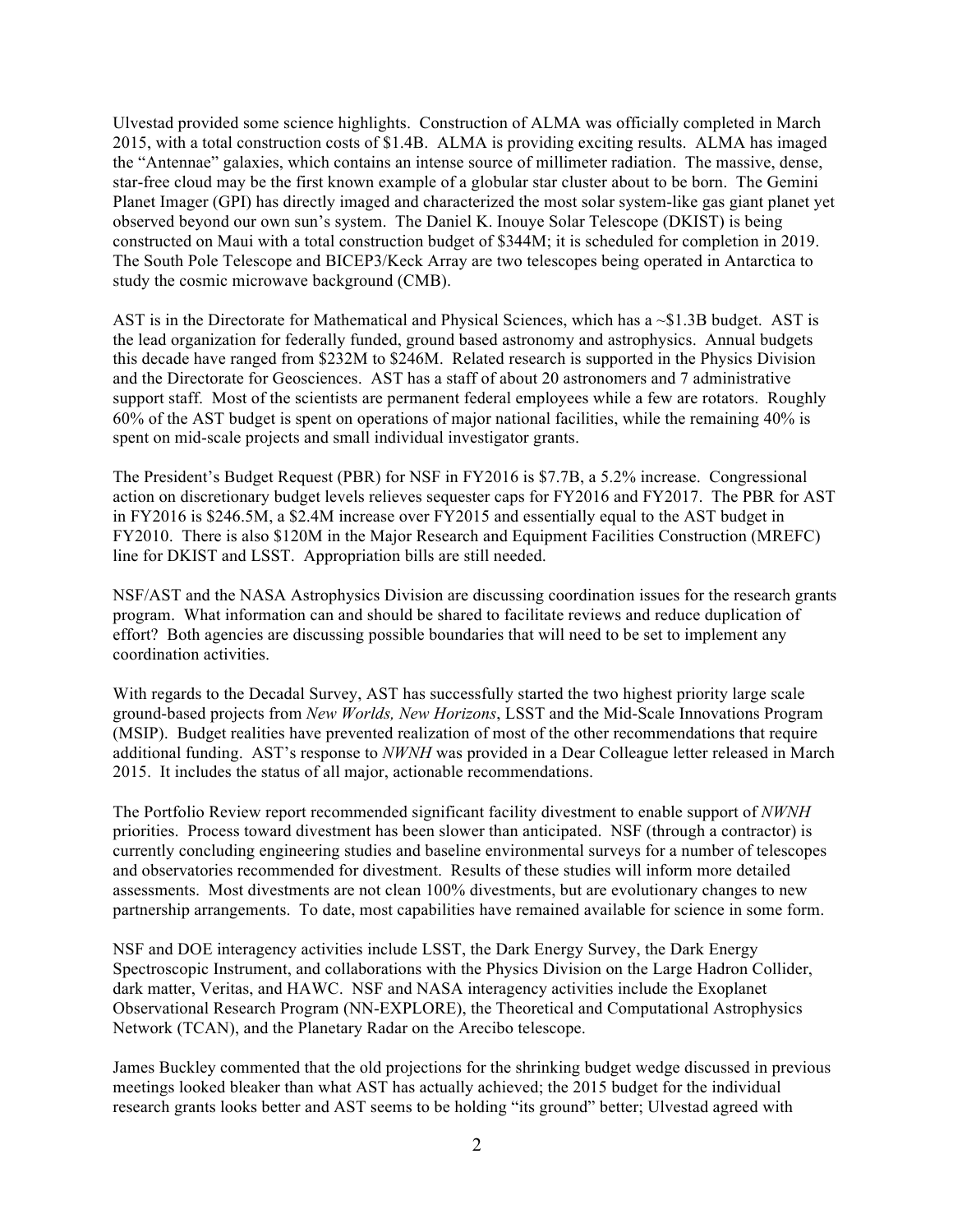Buckley. Looking at the 2015 to 2016 budget request, the NOAO line is decreasing significantly because AST has pulled the 2.1 m telescope out of operation, there is a ramp down of Kitt Peak's other telescopes as general user facilities, and a ramp up of funding for the 4 m and the DESI instrument which will have significant funding from DOE in running the survey. AST has started to ramp down some of the older solar telescopes. What has not really been achieved is savings in radio astronomy, one reason being AST has been running management competitions along with divestment and they are intertwined in various ways. There are partner discussions concerning the Green Bank telescope and VLBA.

Ulvestad gave a joint presentation on the issue of sexual harassment at the request of the AAAC. The Committee asked for a presentation on the Agencies' policies and practices. All of the Agencies have policies and practices in place to deal with the issue of sexual harassment in the workplace. In general, federal funding awards are made to institutions, not to individuals. Specific harassment policies beyond the mandated terms and conditions of the awards, and enforcement of those policies for their employees, are the responsibility of the institutions receiving the awards. At federal centers, institutes, and observatories, adherence to sexual harassment laws and policies is the responsibility of the managing organization or the local center management. All three agencies have offices and departments that handle complaints.

Andrea Razzaghi presented the NASA update, including some programmatic and science highlights. NASA's Kepler satellite has found a dead star vaporizing a mini planet. Astronomers have detected the first planetary object transiting a white dwarf using data from the Kepler mission; slowly the object will disintegrate, leaving a dusting of metals on the surface of the star.

The FY2016 budget request provides funding for NASA astrophysics to continue its programs, missions, and projects as planned. The total funding is flat at  $\sim$ \$1.3B through FY2020. JWST is fully funded and remains on plan for an October 2018 launch. The budget funds pre-formulation and technology work leading toward WFIRST; the rate of progress depends on the FY2016 appropriation level. The operating missions continue to generate important and compelling science results, and new missions are under development for the future. An update to the Astrophysics Implementation Plan was released in December 2014. The NRC mid-decade review is underway and a report is expected in May 2016. NASA is initiating large mission concept studies as input to the 2020 Decadal Survey.

Razzaghi provided an update on several flight missions. The LISA Pathfinder, an ESA mission with NASA collaboration, was shipped to the Guiana Space Port in French Guiana in October. Launch is scheduled for December 2. An extended mission is being discussed. The U.S. is providing instrument contributions to the JAXA Astro-H mission. All of the U.S. hardware has been integrated onto the spacecraft. Launch is expected in January 2016. The Astro-H mission will study the physics of cosmic sources via high resolution x-ray spectroscopy. CREAM (Cosmic Ray Energetics and Mass) is a suborbital class research project for flight operations on the International Space Station. Partners include the U.S. (various institutions) and South Korea. NICER (Neutron Star Interior Composition Explorer) will perform high-time-resolution and spectroscopic observations of neutron stars in the 2-12 keV energy range to study the physics of ultra-dense matter in the core of neutron stars. The project has now started final payload integration. TESS (Transiting Exoplanet Survey Satellite) is an all-sky photometric exoplanet mapping mission. A delta CDR is planned for December 2015 and a tentative launch readiness date is planned for June 2018.

Manufacturing is coming to an end for JWST. Two of the five sunshield layers are finished and three others are in fabrication. Many activities are in integration and testing. Commissioning planning is moving forward. FY2016 plans call for assembling the telescope, completing the ISIM testing and integration with the telescope, completing the sunshield membrane manufacturing, and the beginning of integration of the spacecraft bus components. Launch is still planned for October 2018.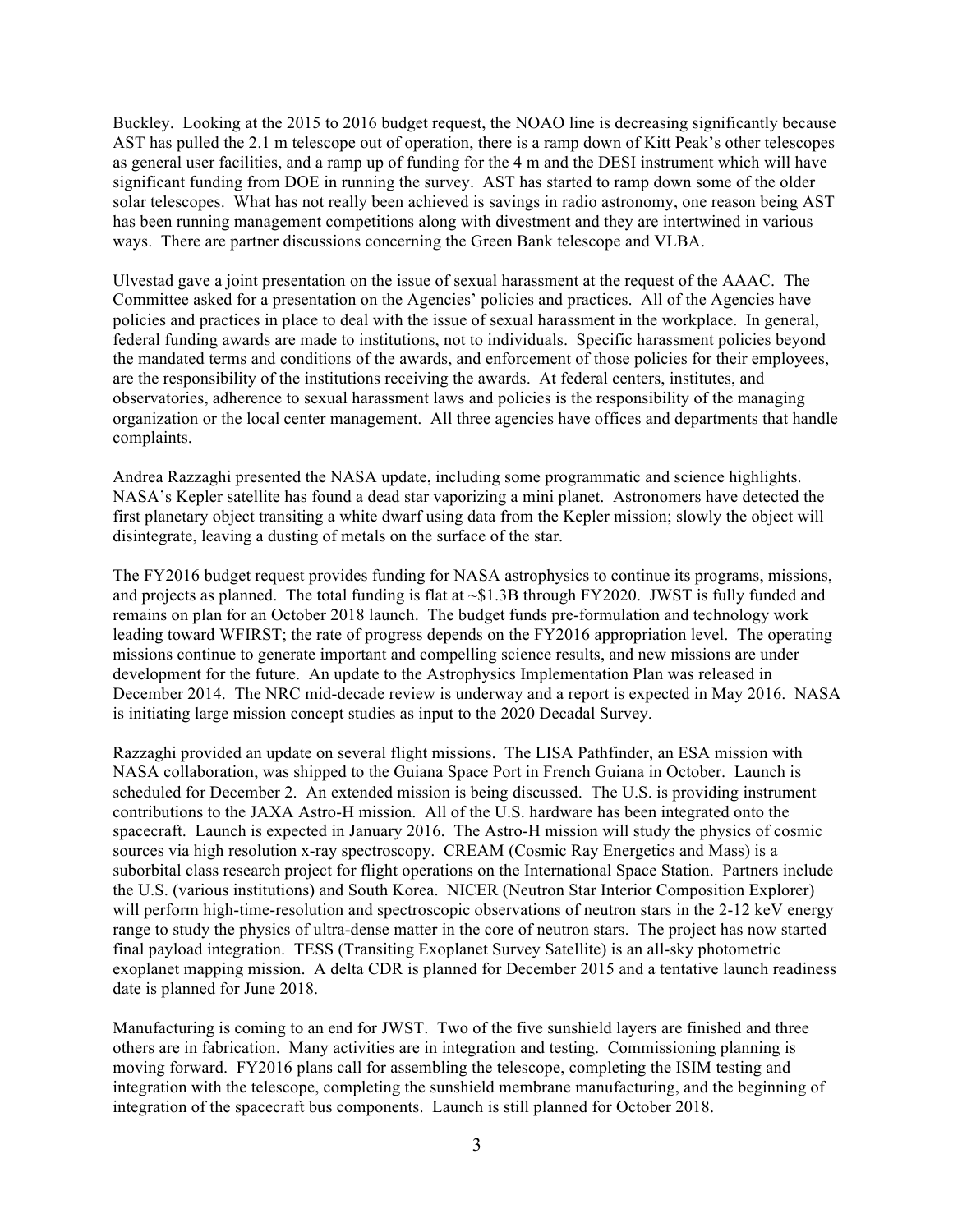Euclid, a visible and near-infrared telescope to explore cosmic evolution, is an ESA mission with NASA participation. It is currently in the implementation phase. There are  $\sim$  50 U.S. scientists who are members of the Euclid Science Team that will analyze the data and make maps of the sky. NASA is involved in the development of the detectors and sensors. The Euclid Mission PDR was held in October and a NASA baseline review will be in January 2016.

Over the past two years, increased funding for WFIRST has enabled significant progress in technology maturation as well as additional fidelity in the design reference mission. WFIRST, with a 2.4m telescope and coronagraph, provides an exciting science program superior to that recommended by *NWNH,* and also advances exoplanet imaging technology. There is broad community support and significant international interest in WFIRST.

NASA Astrophysics is addressing all of the recommendations in the 2010 Decadal Survey and substantial progress is being made. JWST remains on schedule and within budget for a launch in October 2018. Preformulation for WFIRST using the Astrophysics Focused Telescope Assets (AFTA) is well underway. Explorer AOs are being issued every 2-3 years. Highly leveraged partnerships with ESA are advancing the science of LISA and IXO. Investments in technology, suborbital investigations, core research, and other Decadal Survey priorities are yielding science in this decade and preparing for the next decade. The Mid-term Review is underway. NASA is preparing for the next decadal survey by studying 3-4 mission concepts as candidate prioritized large missions. The Science and Technology Definition teams will be selected soon and NASA has plans for major community input on selecting the concepts for study.

James Buckley commented that it looked like NASA Astrophysics was moving toward large missions for the next decadal survey and he asked where NASA was thinking about smaller missions such as small probes. Razzaghi replied that discussions are ongoing in this area but are preliminary at this time; NASA is currently concentrating on the large mission concepts.

Craig Hogan asked about planning for the follow-on to the LISA mission; Europe is taking the lead on the mission and NASA is participating. He asked how NASA is going to participate going forward with gravitational waves in space. Razzaghi replied that NASA follows the recommendations of the decadal survey and are prioritizing their work that way. Michael Garcia indicated that NASA was in the process of forming a study team for this effort which will feed into the decadal survey recommendations.

William Smith commented that it would be good to hear what NASA's role might be during the operations phase of LSST, especially in relation to Near-Earth Objects (NEOs). Ulvestad indicated that NSF has been in discussions with NASA's Planetary Division on the issue of using LSST for detecting NEOs. There is a joint study between JPL and the LSST project regarding what capabilities LSST has for NEOs and how these might be optimized. For example, the study will establish the best cadence of observing for NEO detections. Right now the discussion is between LSST and NASA, but DOE has a huge stake in LSST so NSF has also been talking with HEP to make sure that some report does not come out and NSF and NASA change the cadence of LSST so that the dark energy experiments are delayed. There are ongoing discussions but the agencies probably need to wait until the joint JPL-LSST study comes out. Smith suggested scheduling a presentation from the JPL study group; Ulvestad agreed that it was a good idea.

Klaus Honscheid asked if there was an effort by the three agencies in coordinating the scientific infrastructure to maximize the benefits of LSST, WFIRST, and Euclid. Ulvestad replied that currently there is a three-agency group that is having discussions about the requirements of joint data analysis and the impact that might have on LSST, WFIRST, and Euclid. Kathy Turner indicated that the discussions are in the early stages; it is important to have the three agencies get together to look at any issues they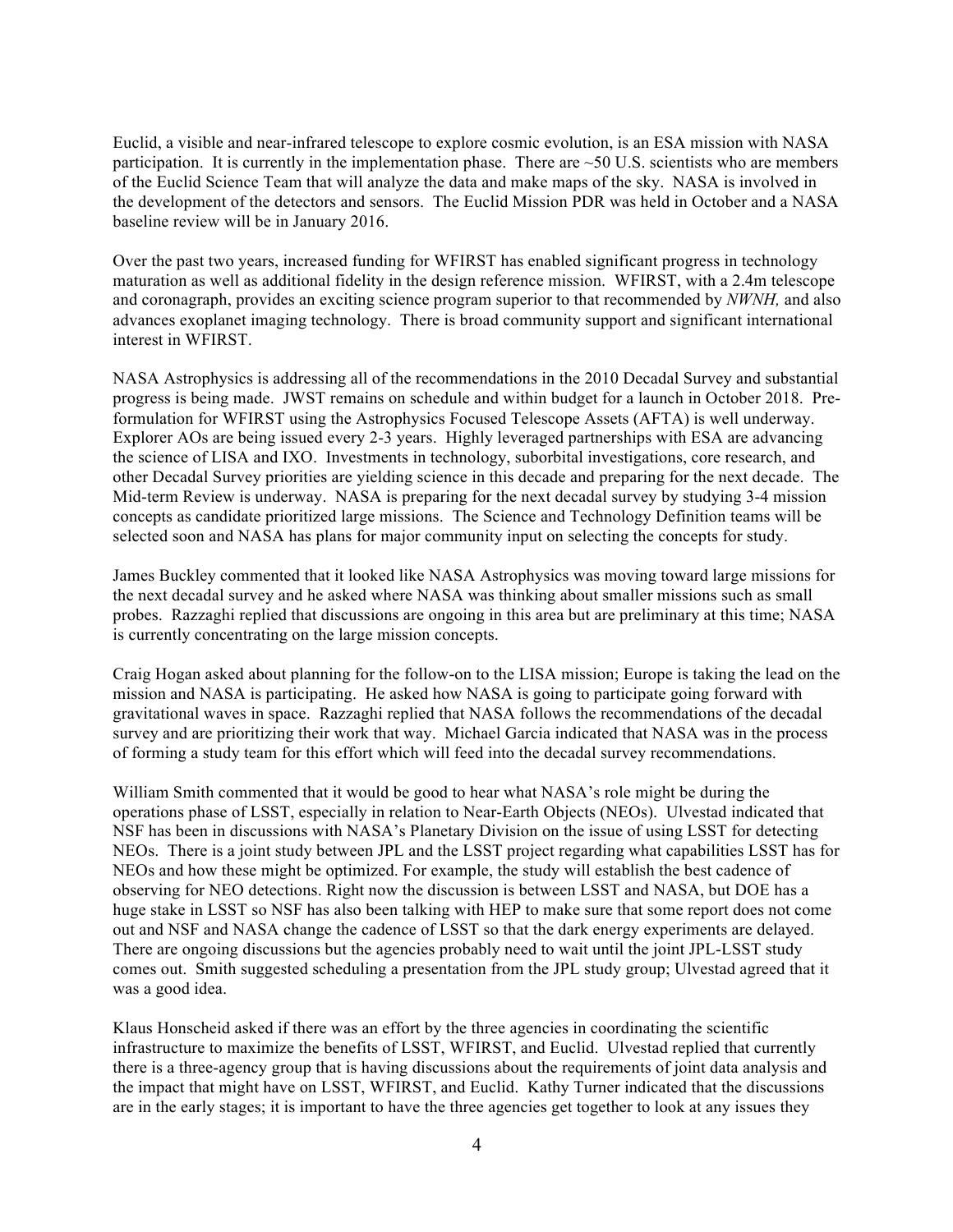need to keep on top of. In the near term, the agencies are forming internal groups to look at what science and data needs are from other experiments and what kind of infrastructure they already have that could be used to lay out a baseline. Honscheid suggested that the agencies give a few slides on the overlap of these three missions and the role of the agencies in that overlap. Rachel Mandelbaum commented that she would like to see a little more on this topic since she is interested in the synergies among the three projects.

Kathy Turner gave an update on DOE activities. The U.S. High Energy Physics (HEP) program is following the strategic plan laid out by the High Energy Physics Advisory Panel (HEPAP)/P5 (Particle Physics Project Prioritization Panel) studies in developing and executing its program. HEP will use the P5 criteria to develop the program and determine which projects to invest in and at what level. The P5 report strategy has informed the HEP request in the FY2016 DOE budget. The Cosmic Frontier had high priority projects ready to go in the near term (DESI and DM-2) in response to P5 and have moved these to the development phase.

The FY 2015 HEP budget was approved at \$766M. The Office of Science approved budget was \$5,068M. The PBR for HEP for FY2016 is \$788M, an increase of ~3%. The FY 2016 President's Budget Request is \$115.9M for the Cosmic Frontier.

Through ground-based telescopes, space missions, and deep underground detectors, research at the cosmic frontier aims to explore dark energy and dark matter. Program thrusts include the study of the nature of dark energy, direct detection searches for dark matter particles, cosmic-ray and gamma-ray studies, CMB. Related efforts funded by other programs in HEP include computational cosmology, related theory, and detector development. Currently the Dark Energy program consists of the Dark Energy Survey (DES), LSST (camera), and DESI.

For dark matter detection, DOE and NSF announced in July 2014 a selection of DM-G2 experiments to move forward to the fabrication phase, ADMX-G2, LZ, SuperCDMS-SNOLab. DOE also funds experiments measuring properties of high energy cosmic rays and gamma rays. HEP efforts on CMB is taking place at the labs.

Since the P5 report, HEP laboratories are redirecting their programs to align with the P5 priorities. A Cosmic Visions group in Dark Matter, Dark Energy and CMB are planning to coordinate the HEP community to support R&D efforts. Community groups will collect and coordinate HEP community status and HEP funded efforts for research and development, planning, studies, and options for future datasets, experiments, and projects.

HEP supports teams and collaborations of scientists with the necessary expertise and responsibilities to take experiments through all phases, from R&D, fabrication, operations, and data analysis. Science planning is expected throughout all phases to end up with coordinated data analysis by a collaboration. Funding for theory, simulations, and computational efforts are in direct support of the experiments.

Craig Hogan asked if there has been any coordination between HEPAP and the next decadal survey. Turner replied that she does not think there has been any coordination and will bring this to the attention of the HEPAP Chair. The AAAC will have some input into the next decadal survey. HEP proactively works with the community in the planning process.

Bradley Keister provided an update on activities in the MPS Physics Division. The experimental Particle Physics Program supports university research that uses astrophysical sources and particle physics techniques to study fundamental physics, research that locates experiments in low background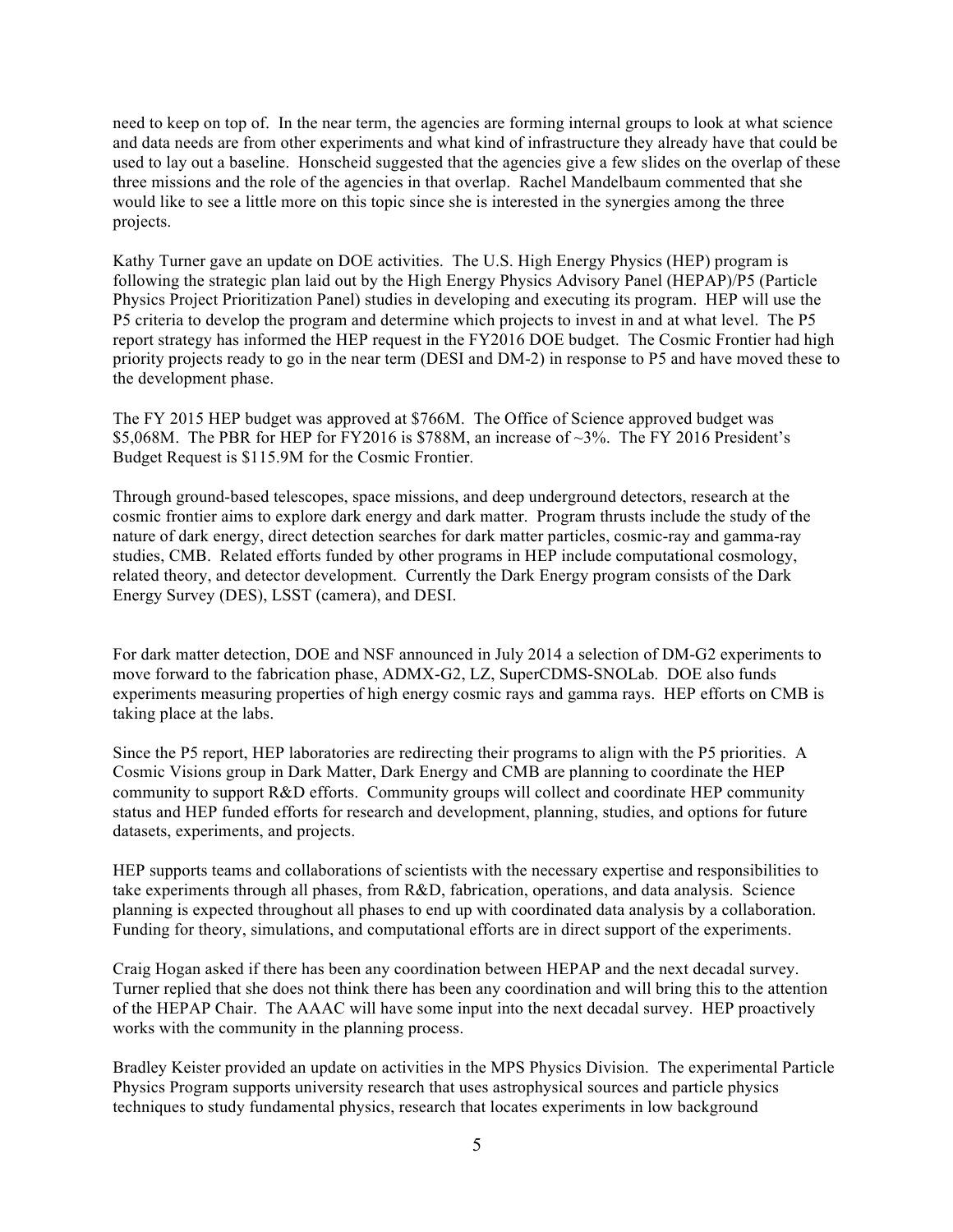environments, and research that utilizes the facilities of IceCube at the South Pole. Astrophysical sources of gamma-rays, cosmic-rays, and neutrinos; studies of solar, underground, and reactor neutrinos; neutrino mass measurements; searches for the direct detection of Dark Matter; and the study of ultra-high energy neutrinos and the properties of neutrinos with IceCube. The Theoretical Particle Astrophysics and Cosmology program supports proposals that primarily are involved with theoretical particle astrophysics and big-bang cosmology as well as more speculative string theory inspired cosmologies. Understanding the quarks-to-cosmos connection has been a recent focus of the program as well as a better understanding of the implications of the fluctuation spectra of the cosmic microwave background. The cosmology and astrophysics research supported by the program is usually associated with people with training in particle theory and encompasses dark matter, dark energy, and high energy cosmic rays, as well as exotic cosmologies arising from Brane-world and String Theory scenarios. Projects include SuperCDMS, ADMX-HF, Veritas, HAWC, IceCube, LSST, South Pole Telescope, Act-Pol, Daya Bay, and Borexino. The Theory Program includes dark matter detection experiments, studies of photons and positrons from dwarf galaxies, effects of cosmic variances on astrophysical indirect dark matter signals, dark matter galactic structure studies, non-Gaussian perturbations in inflation, and effects on CMB and large scale structure.

The Experimental Gravitational Physics program supports research that includes tests on the inverse distance square law of gravitational attraction, Lorentz invariance and Equivalence Principle as well as the direct detection of gravitational waves. This program oversees the management of the construction, commissioning, and operation of the Laser Interferometer Gravity Wave Observatory (LIGO), and provides support for LIGO users and other experimental investigations in gravitational physics and related areas. This includes tasks that range from instrument science, data analysis and detector characterization to source population calculations and the connection between the gravitational waves and the electromagnetic and neutrino signatures of astrophysical events. The Theoretical Gravitational Physics program supports research on classical and quantum gravity theory, including gravitational wave source simulations and other phenomena associated with strong field gravity and the interface between gravitation and quantum mechanics. This includes formulating new approaches for theoretical, computational, and experimental research that explore the fundamental laws of physics and the behavior of physical systems and, in some cases, interpreting the results of experiments. The effort also includes a considerable number of interdisciplinary grants.

The President's Budget Request for FY2016 for the Physics Division is \$277.37M, a 2.38% increase from FY2015. The budget includes funding for Research, Education, and Facilities.

One of the most critical needs of research projects funded through the Physics Division is cutting-edge instrumentation that enables investigators to remain competitive in a rapidly-changing environment. The Physics Division has established a Mid-scale Instrumentation Fund. This is not a separate program to which investigators can apply directly. Rather, PIs request funding for specialized equipment as part of a regular proposal. The Program Officer then requests that funds be provided through the fund. The resources from the fund can be used for off-the-shelf purchases or for construction of specialized equipment. The funds are non-renewable and are intended to be one-time investments in the research project.

The Physics Division has partnerships with DOE (LHC and Dark Matter, NSCL-FRIB) and NIH through the Physics of Living Systems program.

James Ulvestad gave an update on the NSF OIR Systems Report that was delivered in April. The study was recommended by the AAAC in 2013. The Committee was chaired by Debra Elmegreen (Vassar College) under the auspices of the NRC Committee on Astronomy and Astrophysics. NSF's initial response to the report was provided in a Dear Colleague Letter issued in August 2015. The goals of the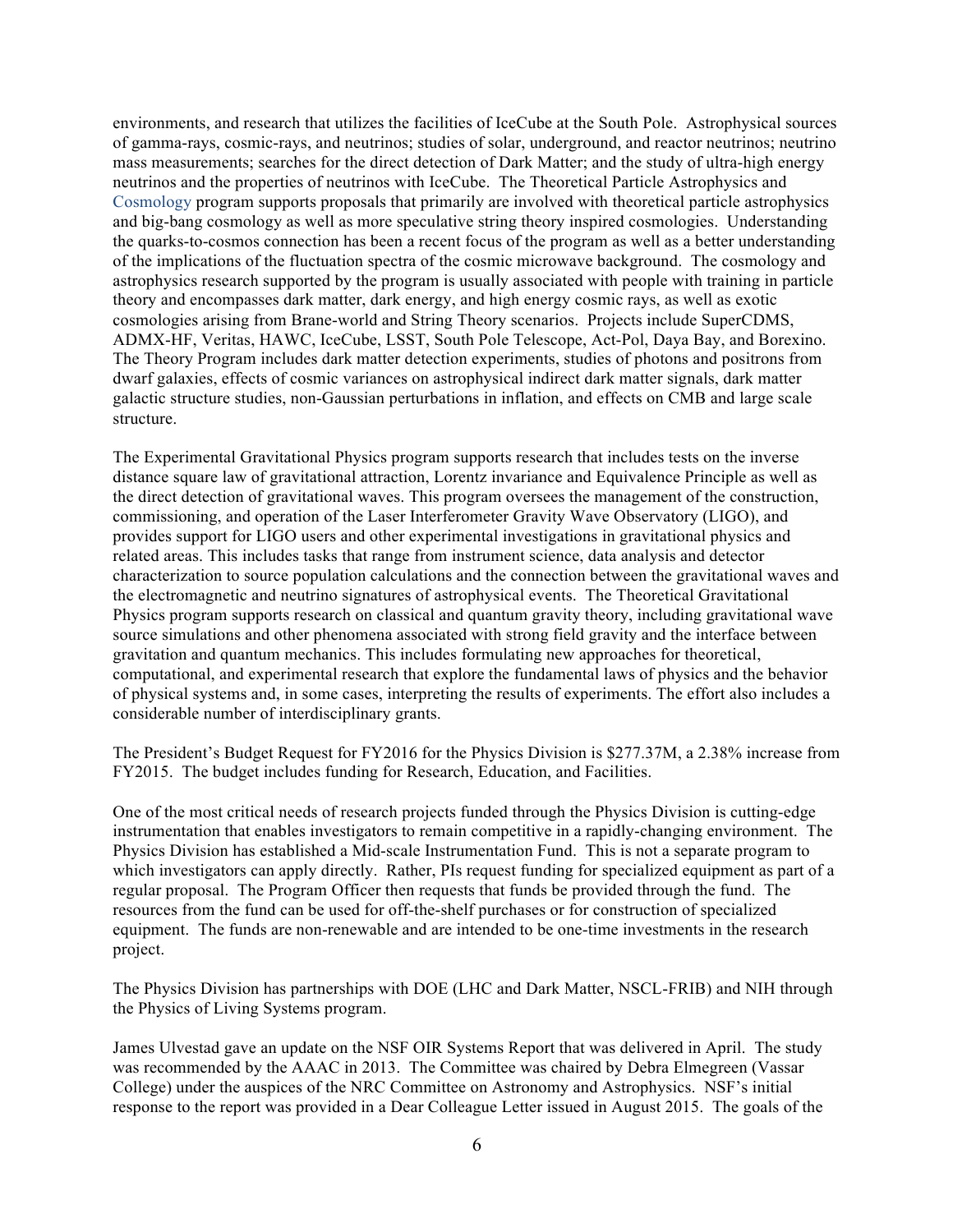OIR Study were two-fold: position the observational, instrumentation, data management, and support capabilities in U.S. OIR astronomy to best address the science frontiers and science goals as identified in *NWNH* in the era of LSST, and achieve the best science return from NSF investment in night-time OIR astronomy, including, but not limited to, the role of the OIR system in delivering LSST-related science. There were 7 major recommendations that NSF is in the processing of responding to. Discussions are underway with NOAO for their involvement in leading a community-wide planning process and facilitating a System organizing committee (R2). NSF wrote a letter to NOAO and LSST in August asking them to work jointly to develop specific requirements for wide-field spectroscopy capabilities. The Kavli Institute is supporting a workshop in February 2016 to move toward development of specific instrument requirements (R3). Active discussions between NOAO and LSST are underway regarding collaboration on an LSST operations proposal (R4). The Gemini Board and the Observatory are presently developing a strategic vision that will incorporate the changed landscape of OIR telescopes in the post-2020 time frame. Plans for an investment in one or both of the Giant Segmented Mirror Telescopes might include instrument proposals to MSIP (R6). The balance between the Mid-scale Innovations Program and other AST instrumentation programs is under active discussion (R6). Coordinated efforts in training the next generation instrumentalists and data analysts/scientists is being evaluated (R7).

Bill Smith asked whether AST had a vision of how MSIP evolves given that it appears several times in the OIR study report recommendations. Ulvestad replied that its evolution is budget dependent; if the division budget is reduced substantially in a given year, then the mid-scale program would be most at risk. After the first round of MSIP proposals, there were some complaints about the lack of "open access" (different from the TSIP model) proposals. In the 2015 solicitation, wording was added stating that AST would consider the possibility of having a separate review path for open access proposals because it is very hard to evaluate a project that is delivering a specific piece of science against one making a telescope available to the community for a wide variety of science when one does not know in advance what that science will be. AST is in the review process for the second round of MSIP; the MSIP program ground rules require the proposers to deliver something of community value, which could be data sets, telescope time, or student training.

Angela Olinto (for Jackie Hewitt, Chair Mid-Decade Review) gave an update on the activities of the *NWNH* Mid-Decade Assessment. The Committee was asked by the Agencies to: (1) describe the most significant scientific discoveries, technical advances, and relevant programmatic changes in astronomy and astrophysics over the years since the publication of the decadal survey; (2) assess how well the Agencies' programs address the strategies, goals, and priorities outlined in the 2010 decadal survey and other relevant NRC reports; (3) assess the progress toward realizing these strategies, goals, and priorities; and, (4) in the context of strategic advice provided for the Agencies' programs by Federal Advisory Committees, and in the context of mid-decade contingencies described in the decadal survey, recommend any actions that could be taken to maximize the science return of the Agencies' programs. The review would not revisit or alter the scientific priorities or mission recommendations provided in the decadal survey and related NRC reports but might provide guidance on implementation of the recommended science and activities portfolio and on other potential activities in preparation for the next decadal survey. The Committee met for the first time in October and plan two other meetings. The report is expected to be delivered to the NRC for review in March 2016 with a release in May. The Committee meetings have time set aside for public comment. There will be a splinter session at the January AAS meeting. The Committee is not asking for white papers or contributed talks. The current reality is very different from what *NWNH* assumed. Budgets available for *NWNH* activities are much lower than projected. There are many unresolved issues, some requiring detailed study. The Committee will have to select scope carefully, and recommend further study on some topics.

In the first meeting of the committee, the Mid-Decadal received a preliminary report on the proposal pressure issue and had the Principles document; all of the AAAC recommendations have been input to the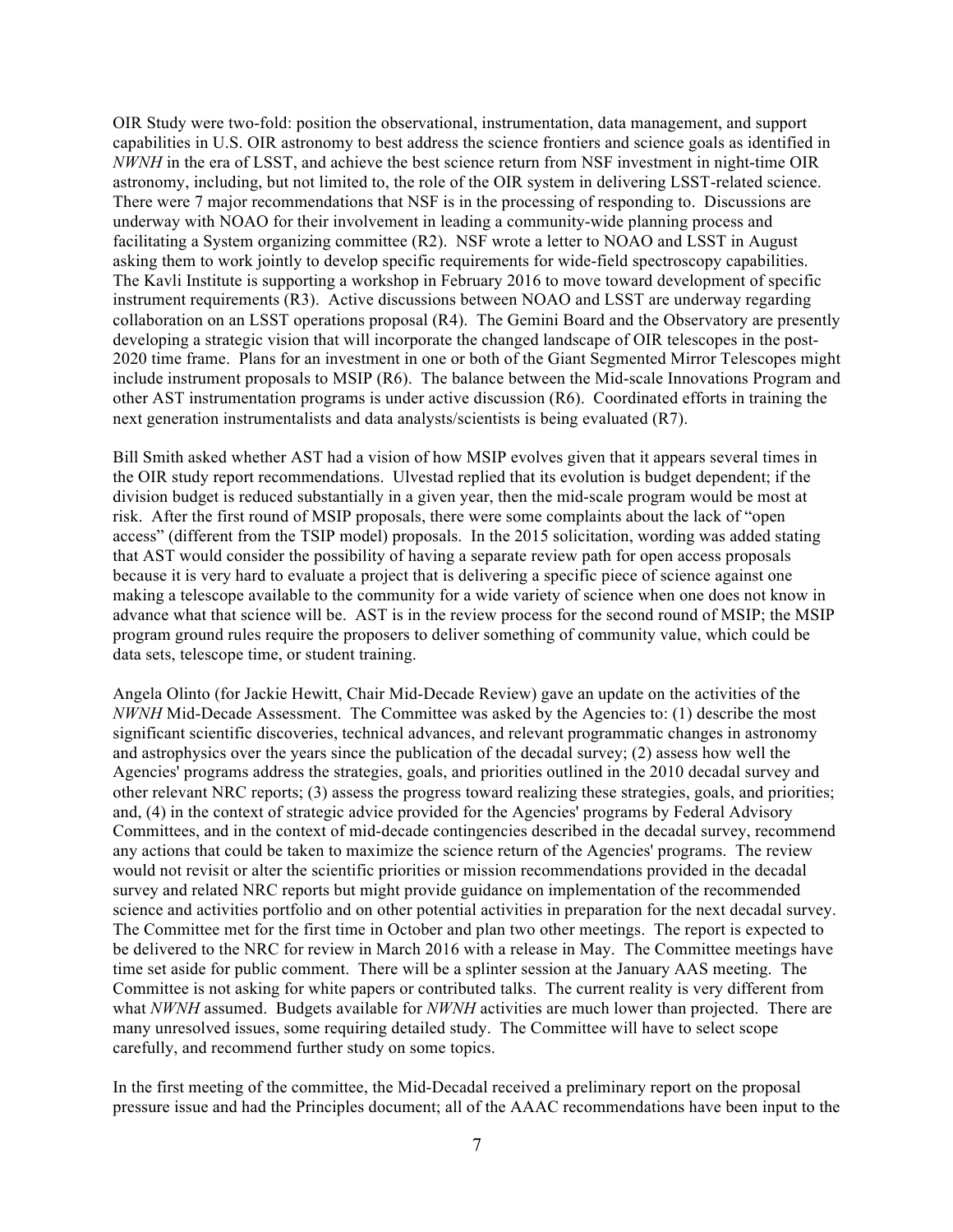mid-decadal process. The Chair's suggestion is to at some point invite the mid-decade review panel to present its conclusions to the Committee.

The Committee briefly discussed the plans for the next day including feedback on the 2015 annual report, the draft report on proposal pressure, preparations for the 2016 annual report, and the election of a vice chair for the Committee.

## **MEETING ADJOURNED AT 4:30 PM, 12 NOVEMBER 2015 MEETING RECONVENED AT 9:00 AM, 13 NOVEMBER 2015**

Jim Ulvestad indicated there had been some progress on the recommendations from the 2015 AAAC report. One of the recommendations was for the Agencies to start thinking about Stage 4 CMB experiments and how the agencies can work together on a strategy for them; the agencies are in discussions on what the next steps should be, i.e., technology development of hardware. DOE is looking at an opening for a Stage 4 CMB experiment in the 2019 timeframe. There needs to be some comment from the mid-decadal review on this issue. It might be that another CMB task force needs to be instituted to review and advise the AAAC and the Agencies on this issue. It is important to think about the timing of the task force because the mid-decadal report will not be released after the AAAC's next report, but it may be useful to mention it in the next report as a possibility. Right now there is no clear path to get from the Stage 3 experiments to the Stage 4 concept; what results are the agencies looking for to chart a path forward?

Klaus Honscheid noted that the CMB community is anxious to move forward with a Stage 4 set of experiments and he encourages the Agencies to think about this in a coherent way even though it is not the right time to select a mission. Ulvestad suggested that having some language in the annual report indicating the AAAC's views on the issue would be useful as a starting point for future discussions.

Bill Smith and the Chair suggested that Jim Ulvestad provide an update on the budget and divestment of facilities at the January meeting.

Priscilla Cushman, past AAAC Chair, provided an update on the AAAC Proposal Pressures Study Group activities. The purpose of the activity was to gather relevant proposal and demographic data from the Agencies and the community in order to understand how the funding environment over the last 10 years has affected researchers and projects. The group would then compare funding models across agencies and determine appropriate metrics for evaluating success. This would allow the group to provide datadriven projections of the impact of such trends in the future, as well as that of any proposed solutions. The group consisted of several AAAC members, AAS Committee on Astronomy and Public Policy members, NASA Advisory Council Astrophysics Subcommittee members, and several others. Many areas of scientific research are experiencing declining selection rates. The working group gathered relevant demographic data to understand how the funding environment over the last 10 years has affected researchers and projects, and then compared funding models across agencies to determine appropriate metrics for evaluating success. An interim report will help inform the mid-decadal committee on what has been learned so far, in time for their deliberations, provide the AAAC with a document that can be used in the drafting of the 2016 annual report, and inform the community in order to gather comments and advice.

Over the last decade proposal success rates in the fundamental sciences have dropped significantly. Astronomy and related fields funded by NASA and NSF are no exception. Data across agencies show that this is *not* principally the result of a decline in proposal merit (the proportion of proposals receiving high rankings is largely unchanged), nor of a shift in proposer demographics (seniority, gender, and